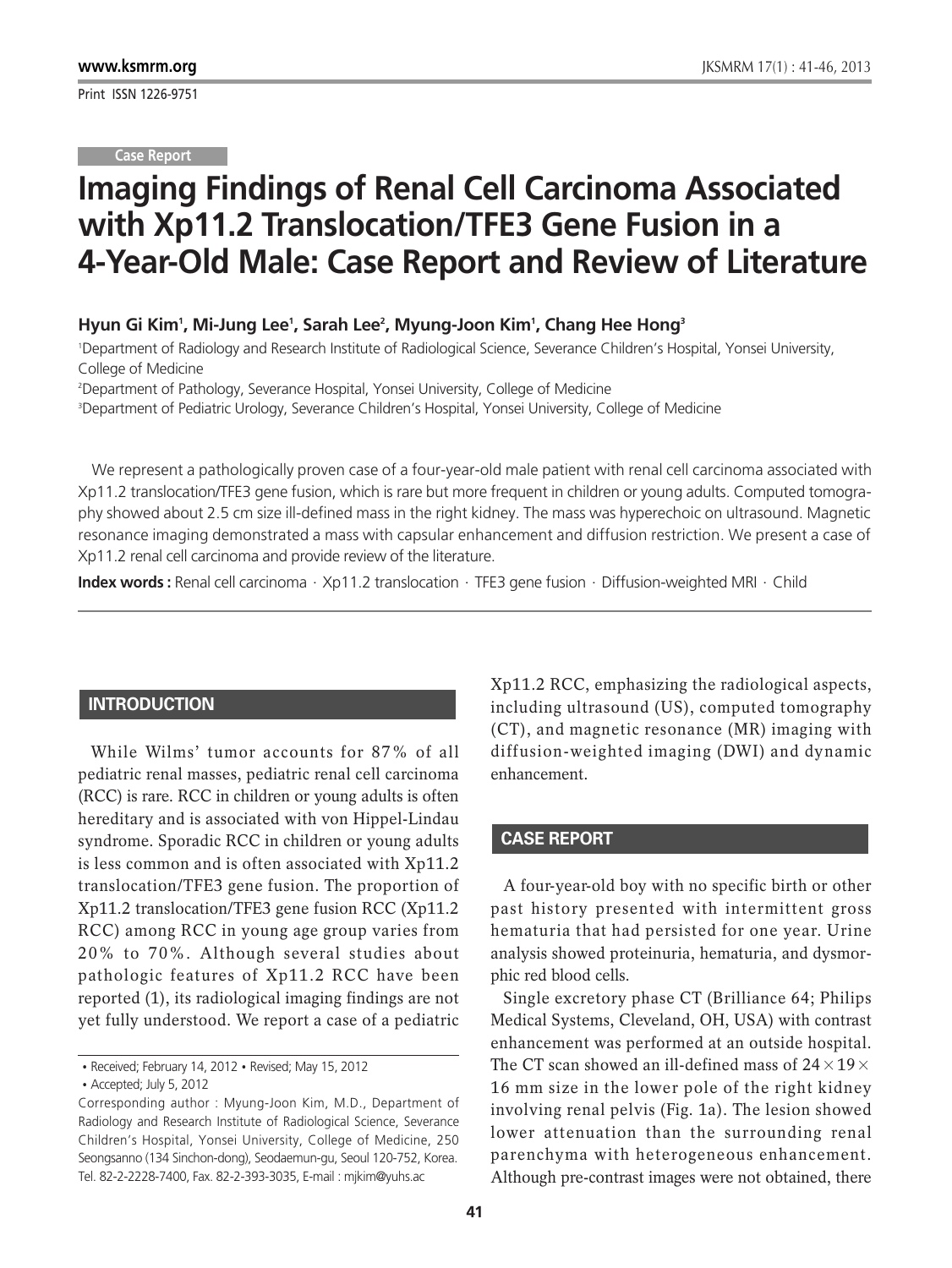

Fig. 1. Coronal image of an enhanced computed tomography scan shows an ill-defined hypodense tumor of the right kidney involving the renal pelvis (**a**). Under Doppler imaging, hyperechoic mass invading the renal cortex and sinus shows hypovascularity compared with the surrounding normal parenchyma (**b**).



**Fig. 2.** On magnetic resonance images, the renal mass shows low to intermediate signal intensity on T1-weighted imaging (**a**) and intermediate to high signal intensity on T2-weighted imaging (**b**). On diffusion-weighted imaging, peripheral high signal intensity is shown (b = 1000 sec/mm2 ) (**c**). The same peripheral area was of low signal intensity on the apparent diffusion coefficient map (**d**).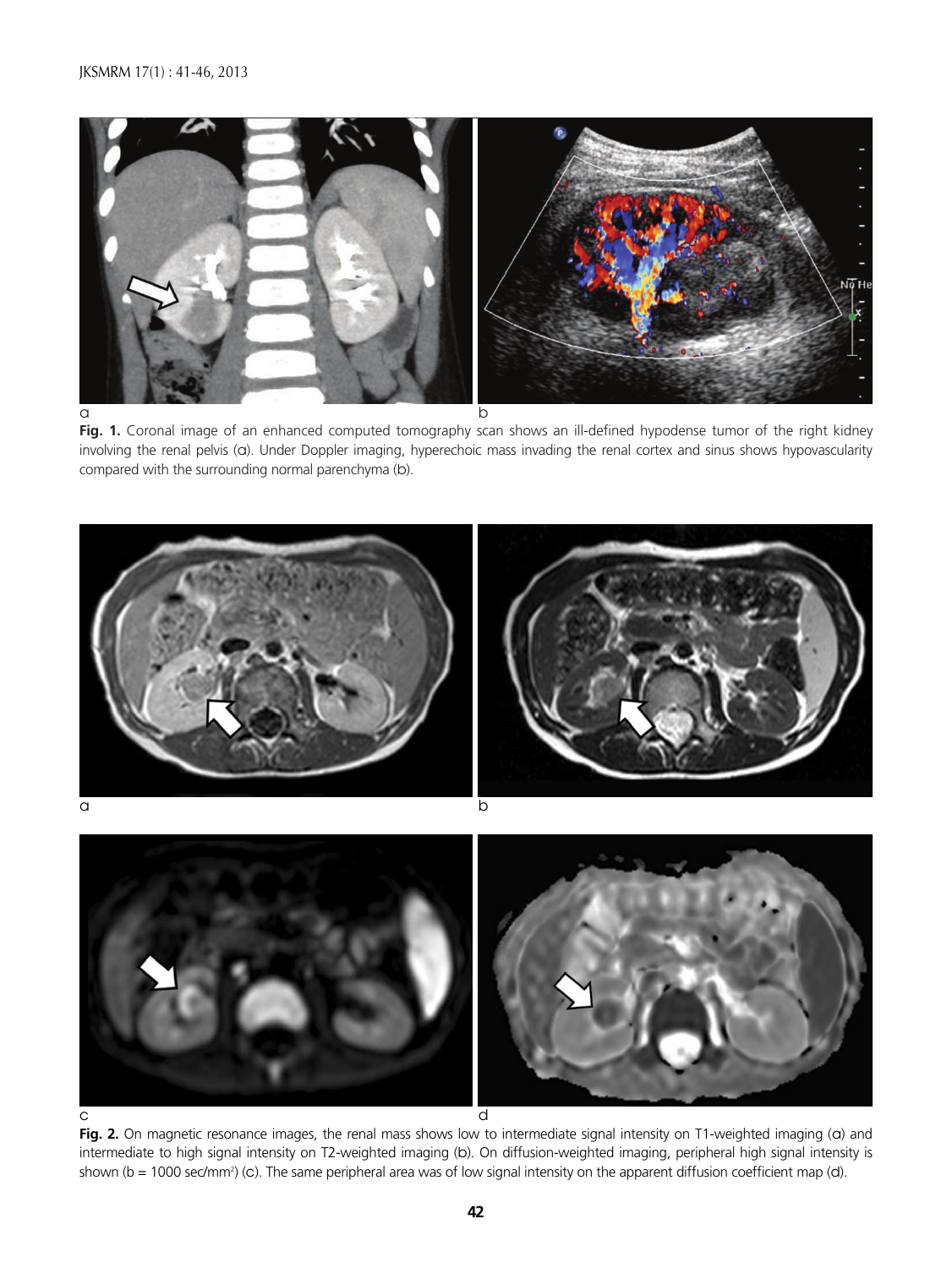was no definite calcification in the mass.

After the patient was transferred to our hospital, US and MR imaging were performed for further evaluation. US evaluation (iU-22; Philips Medical Systems, Best, The Netherlands) revealed lobulated and hyperechoic mass invading the renal cortex and the renal sinus (Fig. 1b). When Doppler imaging was applied, the mass was found to be hypovascular compared to the surrounding normal parenchyma.

MR imaging was performed using a 1.5T scanner (Intera Achieva; Philips Medical System, Best, The Netherlands) equipped with a SENSE cardiac coil. Conventional imaging with DWI was performed and Gd-DOTA (Dotarem, Guerbet, Aulnay-sous-Bois, France) was used for the dynamic contrast enhancement study. The tumor was of low to intermediate signal intensity on T1-weighted images (Fig. 2a) and of intermediate to high signal intensity on T2-weighted images (Fig. 2b). DWI was obtained using b values of  $0, 500$ , and  $1000$  sec/mm<sup>2</sup>, and the peripheral portion of the mass showed diffusion restriction compared to the central part of the mass (Fig. 2c). The mean value of the apparent diffusion coefficient (ADC) in the tumor with diffusion restriction was lower than the surrounding normal renal parenchyma  $(1.043 \times 10^{-3})$ and 2.06 $1\times10^{\texttt{-3}}$  mm²/sec, respectively) (Fig. 2d). As part of the dynamic phase, corticomedullary, nephrographic, and delayed phases were obtained at 20, 40, and 60 seconds after contrast injection, respectively. During the dynamic enhancement study, the renal mass showed less enhancement than the normal renal parenchyma (Fig. 3a-d) and showed peripheral enhancement on corticomedullary phase (Fig. 3b). There was no evidence of regional lymph node or



**Fig. 3.** Dynamic enhancement study on T1-weighted images including precontrast (**a**), corticomedullary (**b**), nephrographic (**c**), and delayed phases (**d**). The mass shows lower signal intensity than the normal renal parenchyma on all phases; however, it shows heterogeneous enhancement.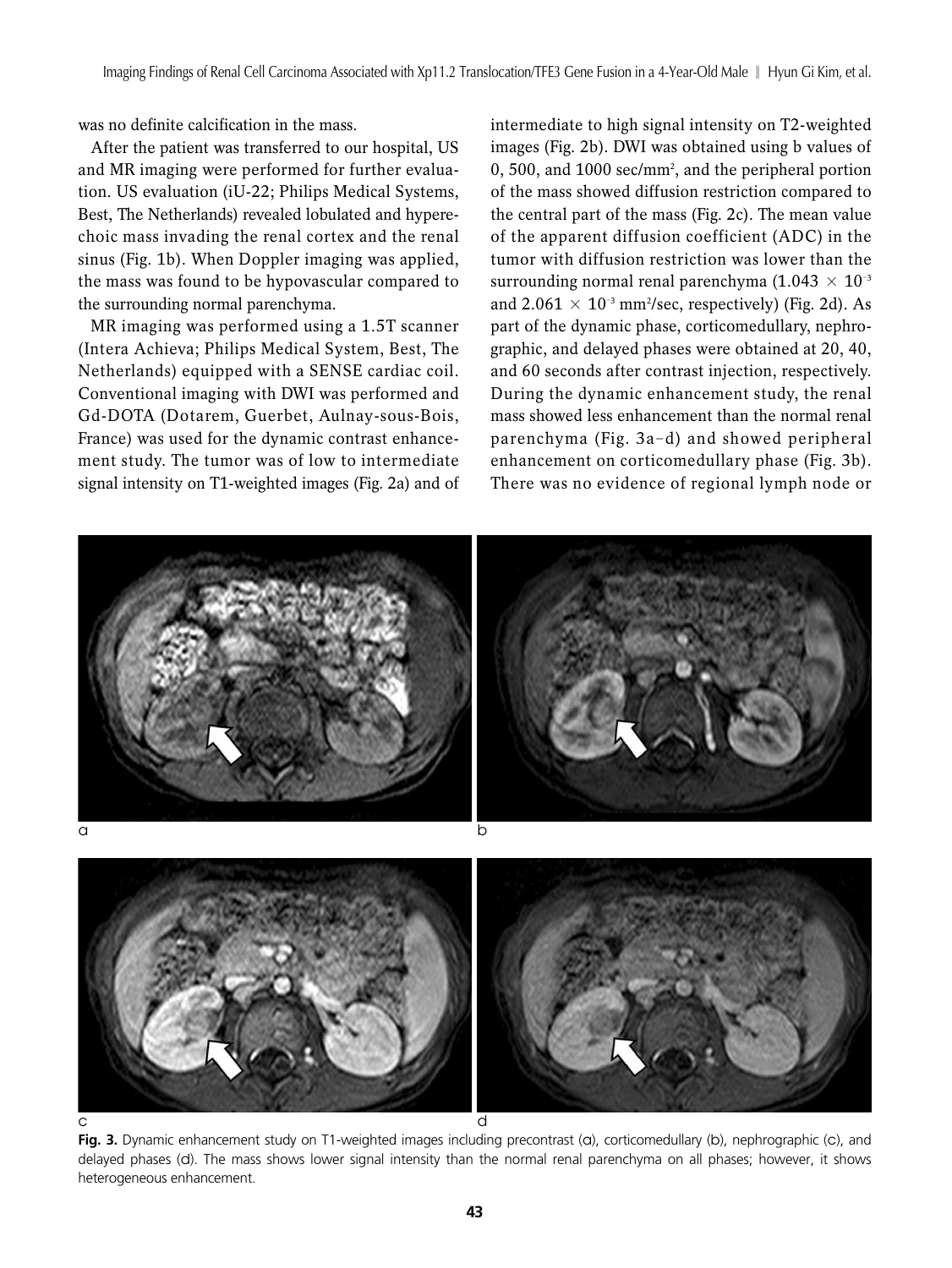distant metastasis on pre-operative radiologic evaluations.

Along with Wilms' tumor, which is the most common renal mass in pediatric patients, other tumors such as inflammatory myofibroblastic tumor of renal pelvis, leiomyoma, solitary fibrous tumor, and RCC was included in the differential diagnosis. As the mass was not showing typical features of Wilms' tumor and the possibility of malignancy had to be ruled out before total nephrectomy, US-guided percutaneous biopsy was performed before the open surgery. After frozen specimen was confirmed as a malignant tumor, right nephrectomy was performed. Renal capsule was intact and there was no adhesion between the kidney and the surrounding structures.

Gross specimen showed infiltrative yellow mass (24  $\times$  10 mm) in the lower pole of the right kidney which contained necrotic lesion in central and renal pelvic area. The mass was 4 mm apart from the capsule and was abutting on the calyx. Parenchymal congestion was noted at the inferior side of the mass and there was partial capsule formation (Fig. 4a). On microscopic evaluation, the tumor was predominantly of clear cell type with papillary figures and psammomatous calcifications (Fig. 4b). Calcifications were dominant in the peripheral portion of the tumor. Immunohistochemical staining showed that the nuclei of tumor cells were immunoreactive for TFE3 (Fig. 4c). The final pathologic diagnosis was Xp11.2 RCC.

Overall TNM staging was stage 1 as T1N0M0. Follow up imaging of positron emission tomography and US showed no evidence of tumor recurrence or metastasis until 21 months after the surgery.

#### **DISCUSSION**

#### Wilms' tumor is the most common renal tumor in



**Fig. 4.** Gross specimen shows infiltrative mass containing necrotic lesion in the lower pole of the right kidney (**a**). Histopathological photomicrograph shows papillary pattern with voluminous clear cells and psammomatous calcification (arrow) (Hematoxylin & Eosin stain, original magnification,  $\times$ 100) (**b**). Immunohistochemical staining shows strong nuclear expression of TFE3 (original magnification, ×200) (**c**).



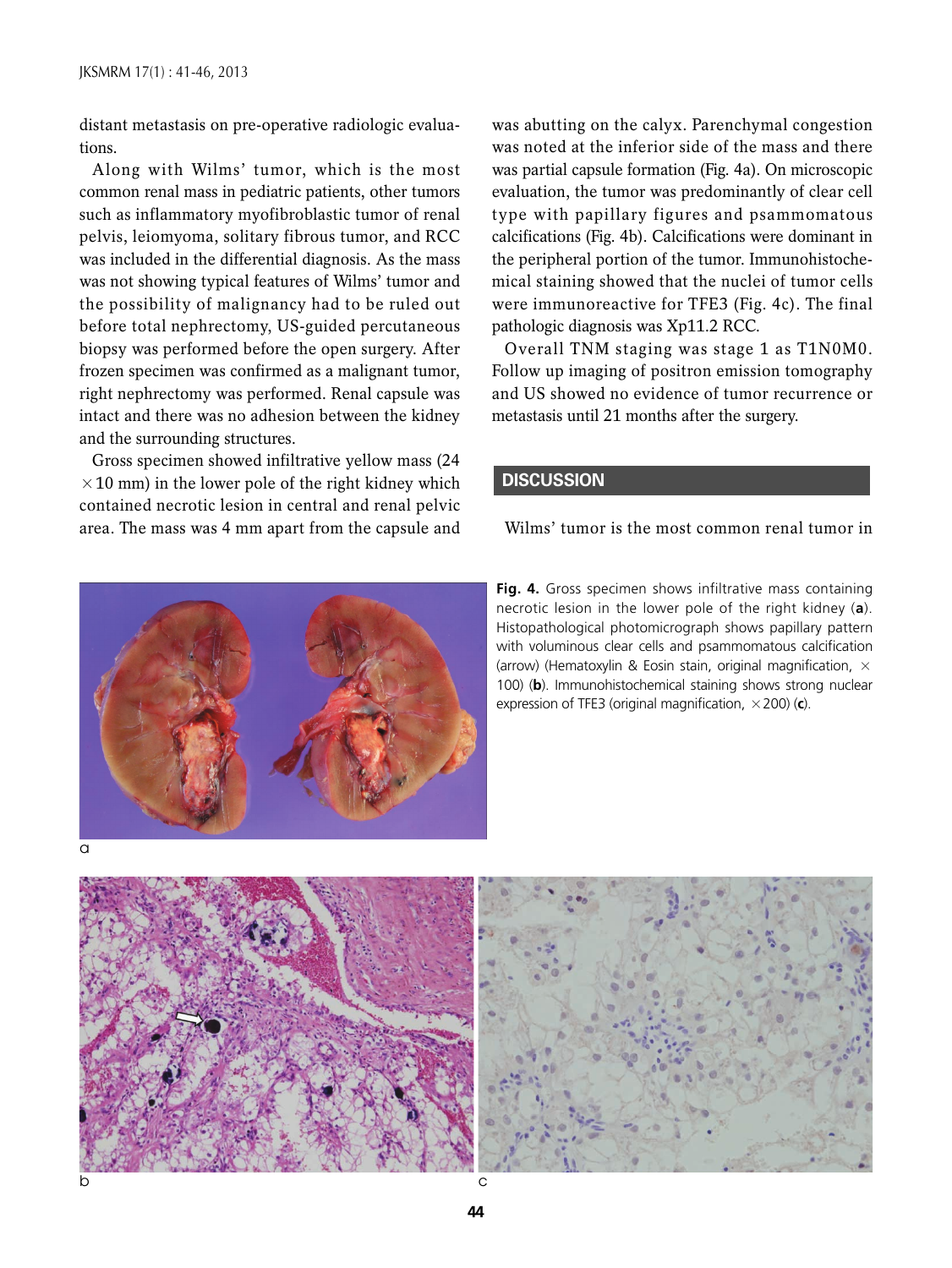children, but mesoblastic nephroma, rhabdoid tumor, and clear cell sarcoma can also occur in young age group. Because RCC occurs infrequently in children, it is generally hard to differentiate RCC from Wilms' tumor before histopathologic confirmation. While the peak patient age at presentation of Wilms' tumor is three years, the mean age of the presentation of RCC is approximately eight to nine years (3). Compared with Wilms' tumor, RCC manifests more bilaterally (2). If RCC tends to be multiple, von Hippel-Lindau syndrome should be ruled out in pediatric patients (4). Generally, clear cell RCC is the most common histologic subtype, accounting for 70% of all RCC. However, pediatric population tends to have more proportion of papillary carcinoma than clear cell RCC (5).

Xp11.2 RCC was described as an independent entity in the 2004 World Health Organization classification of kidney tumors. This carcinoma predominantly affects young age group from children to the second and third decades of life generally showing no gender predominance. It has a wide morphologic spectrum on histopathology with both clear cells and papillary architecture and often with abundant psammoma bodies (6). Xp11.2 RCC is reported to consist  $20 - 70\%$  of RCC in young patients  $(5, 7)$ . Grossly, Xp11.2 RCC is indistinguishable from conventional RCC and the radiological findings of Xp11.2 RCC are unspecific.

RCC is characterized by rich blood flow and vascularity. Color Doppler images of our case showed minimal blood flow in comparison with the adjacent renal parenchyma. On contrast enhanced study of CT, however, it showed heterogeneous enhancement. No particular enhancement pattern of Xp11.2 RCC is reported yet, however, thick peripheral rim enhancement was noted in the previous report, which was similar to our case (9). There was mild and delayed enhancement in the periphery of the lesion in our case and this is believed to be caused by partial capsule formation . In another case report of Xp11.2 RCC of an adult patient, the tumor was hyperdense but did not show distinct enhancement on CT (8).

MR imaging can be used to characterize and differentiate renal masses including RCC. The MR findings of RCC are similar to those of Wilms' tumor. Generally, RCC can appear as iso- or hypointense on T1-weighted images and has variable signal intensities

on T2-weighted images. There are few reports dealing with MR imaging findings of Xp11.2 RCC in young age group. A previous Xp11.2 RCC case showed partially solid and cystic portion in the mass on MR imaging (10). Our case showed intermediate to high signal intensity on T2-weighted images, but there was no definite cystic component. Central part of the mass showing less diffusion restriction could be explained by central necrosis confirmed from gross specimen.

DWI can be helpful for differentiating subtypes of RCC. However, there have been few studies about the use of DWI in Xp11.2 RCC. Our study showed a low ADC value in the tumor, especially in the peripheral portion (1.043  $\,\times\,10^{\texttt{-3}}$  mm²/sec). However, DWI of Xp11.2 RCC in a previous report was isointense compared with renal parenchyma (9). Further study is needed to refine this aspect.

Grossly, Xp11.2 RCC can have either welldemarcated or irregular margin (9-11). Our case showed irregular and infiltrative margin both in the imaging studies and in the gross specimen. However, the mass was located inside the kidney contour and did not extend across the perinephric area.

Like acute leukemia, Xp11.2 RCC is associated with exposure to prior chemotherapy (12). However, there was no history of prior chemotherapy in our patient. Prognosis of Xp11.2 RCC in children or young adults is still controversial. However, recent studies have shown that Xp11.2 RCC is associated with significantly decreased disease-free and overall survival (13, 14). Our case was followed-up until 21 months after surgery and showed no evidence of tumor recurrence or metastasis.

This report is a case of rare renal malignancy occurred in a four-year-old boy. As Xp11.2 RCC has a variety of histopathologic findings, typical radiologic features have not yet been characterized. This is the first case report showing all of the US, CT, and MR imaging characteristics, including DWI and dynamic enhancement. Although RCC is rare in children, if renal mass does not show typical findings of Wilms' tumor, Xp11.2 RCC should be considered as one possible differential diagnosis. Further evaluation and reports should be needed to acquire characteristic radiological findings of this tumor.